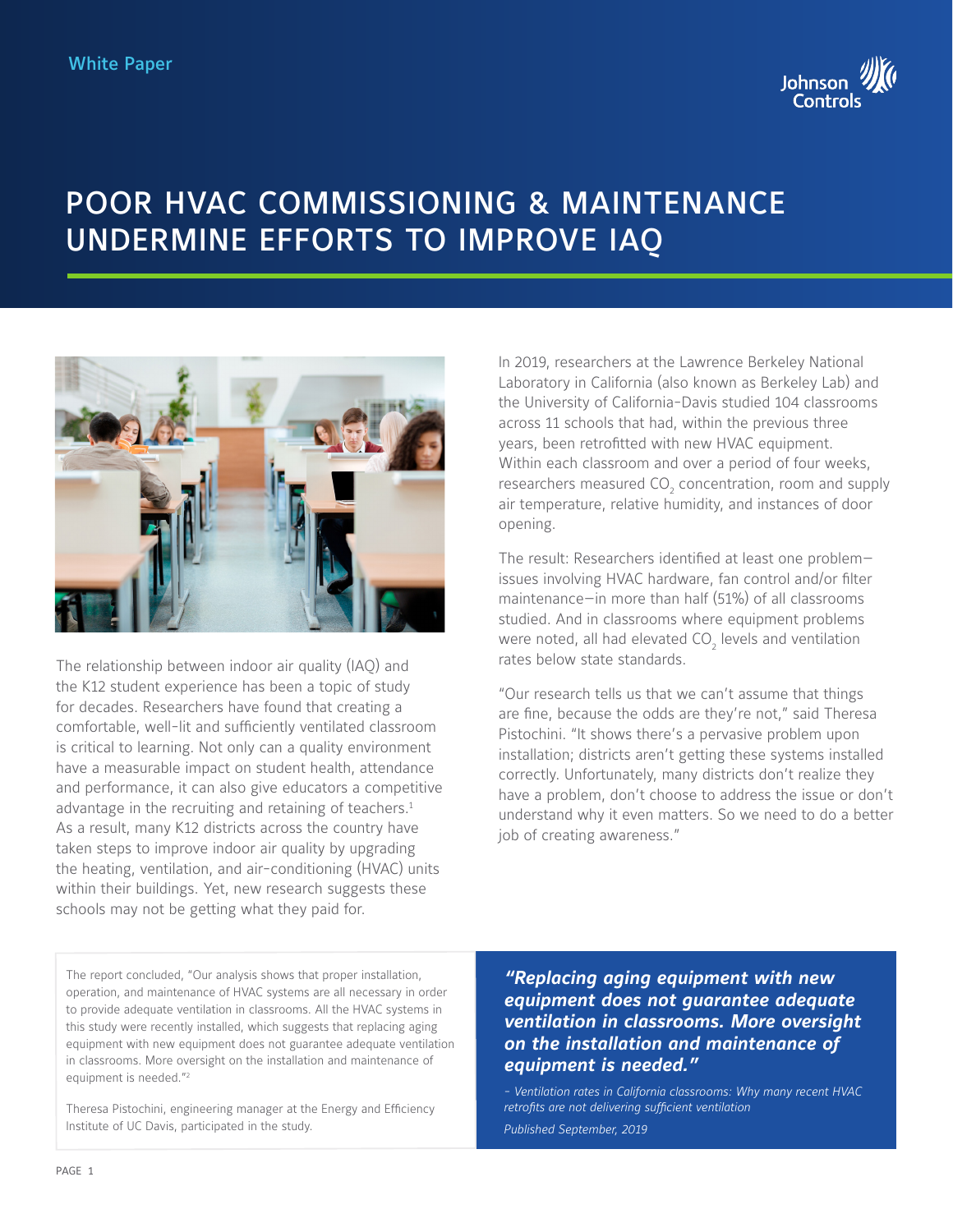#### TEN FUNDAMENTAL BUILDING FACTORS THAT INFLUENCE HEALTH AND PERFORMANCE

| 1              | Ventilation                | Good ventilation can ensure a comfortable, healthy and productive indoor environment throughout the day, and be<br>responsive to the number of occupants in a space.                                                                                                       |
|----------------|----------------------------|----------------------------------------------------------------------------------------------------------------------------------------------------------------------------------------------------------------------------------------------------------------------------|
| $\overline{2}$ | Indoor Air Quality         | Common indoor air pollutants in schools have been observed at levels two to five times higher than outdoor concentrations,<br>including VOCs, which have been associated with acute and chronic health effects, cognitive function and academic<br>performance.            |
| 3              | <b>Water Quality</b>       | Providing access to safe drinking water is critical to student health. Lead in drinking water is a primary concern, which<br>can affect children's cognitive development, functioning and IQ.                                                                              |
| 4              | Dust and Pests             | Studies have shown that the concentration of molds in floor dust was associated with concentration problems,<br>headaches and dizziness which can impact student and teacher performance.                                                                                  |
| 6              | Thermal Health             | Thermal health, largely a function of temperature and humidity, encompasses the level of satisfaction with the indoor<br>environment. While subjective, thermal conditions can distract occupants from their ability to stay focused and impact<br>test scores.            |
| $\overline{7}$ | Lighting and Views         | Good-quality lighting in schools creates optimal viewing conditions for learning. Low levels of light indoors in combination<br>with less time spent outdoors have been associated with nearsightedness, daytime sleepiness and oral reading fluency.                      |
| 8              | Mold and Moisture          | Studies have shown that the concentration of molds in floor dust was associated with concentration problems,<br>headaches and dizziness which can impact student and teacher performance.                                                                                  |
| 9              | <b>Acoustics and Noise</b> | Ensuring an appropriate noise level is essential to maintaining the ability of teachers to deliver instruction and for<br>students to clearly and easily understand what is being said. Excess noise levels can impact fatigue, comprehension,<br>stress and test scores.  |
| 10             | Safety and Security        | When our sense of security is threatened, it can trigger a cascade of biological "fight or flight" responses that elevate<br>heart rate, increase blood pressure, cause depression and affect students' test scores, engagement in school activities<br>and mental health. |

## Why it Matters: The Critical Connection between Adequate Ventilation and

### Student Performance

One of the most extensive compilations of evidence of the connection between indoor environmental quality (IEQ), student performance and attendance comes from the 2018 Harvard Foundations for Student Success, How School Buildings Influence Student Health, Thinking and Performance report, in which researchers reviewed the findings from more than 200 scientific studies. They found "overwhelming evidence of the benefits of healthy school buildings."

In reviewing 30 years of scientific study, Harvard researchers identified 10 fundamental building factors that influence health and performance.<sup>3</sup> Of the 10 factors identified in the Harvard study that impact student health and performance, more than half are linked to ventilation and the quality of the air inside classrooms.

The Harvard study adds to a growing body of evidence pointing to the value of adequate ventilation and its impact on the student experience.

"More and more evidence is coming out that there's a strong connection between student performance and ventilation, and it's been seen in both cross-sectional studies where you study different classrooms and different ventilation rates; and also intervention study, which is a stronger study design, where you're studying the same classroom, you change the ventilation rate, and you see improvement in student performance,"

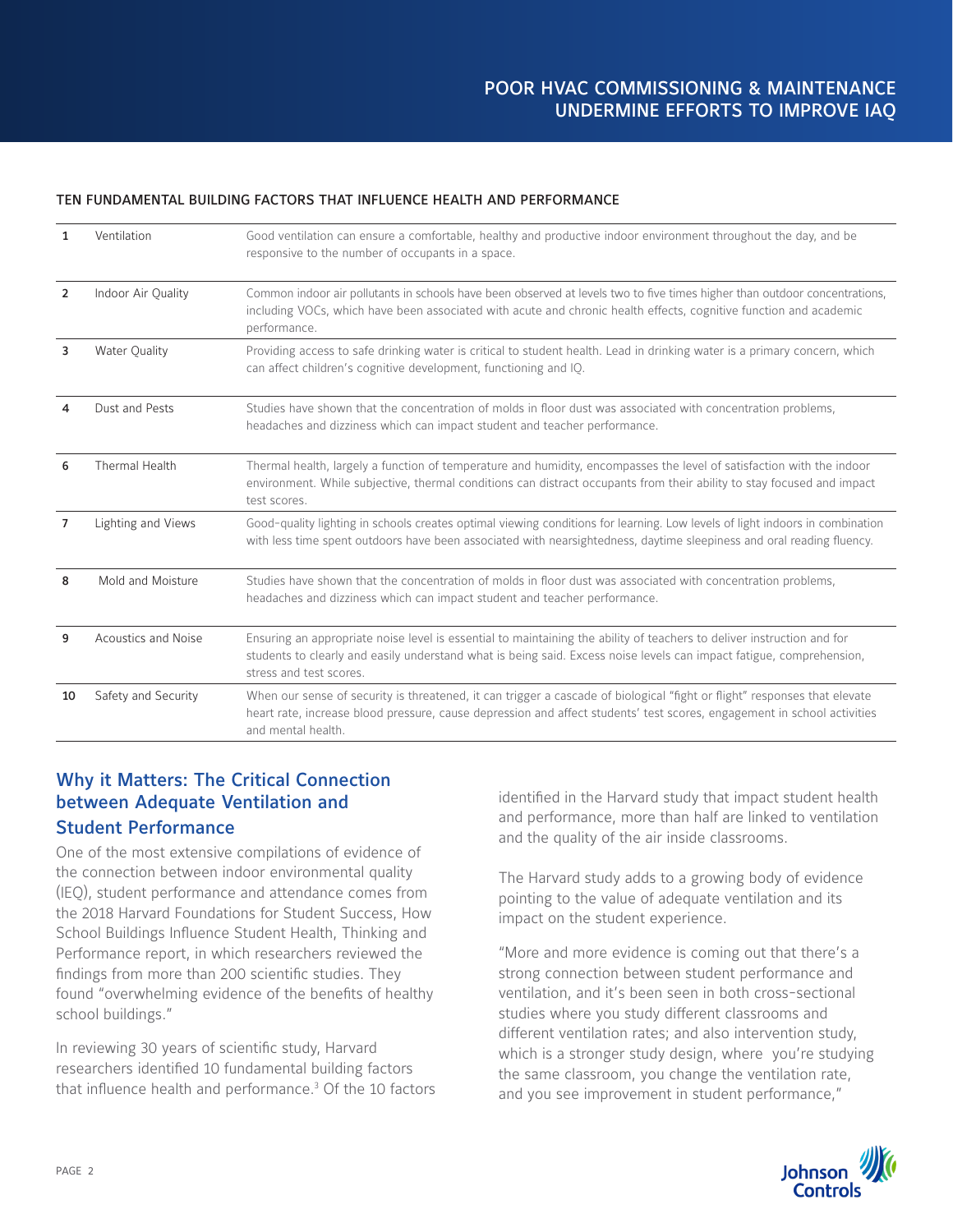## POOR HVAC COMMISSIONING & MAINTENANCE UNDERMINE EFFORTS TO IMPROVE IAQ

said Berkley Lab research scientist Wanyu Rengie Chan, Ph.D. "Overall we're seeing strong evidence suggesting an association between the two."

In one recent Berkeley Lab study, a research team examined the relationship between ventilation rates (VRs) and illness absences in 162 fifth- and sixth-grade California elementary school classrooms over two years. The study was co-authored by Senior Scientist and then-leader of the Indoor Environmental Group, William Fisk.

"We hypothesized that low ventilation rates would have various adverse effects on children, including possibly increasing the rate of infectious disease transmission since some of that transmission is due to airborne small aerosols; and that higher ventilation rates would dilute and reduce those concentrations," said Fisk. "Essentially, we were looking for a statistical association between ventilation rate—which we measured via CO2 concentration exhaled by building occupants—and the rate of absence from illness among the student population."

The team did find a statistically significant association between ventilation rates and illness absence. Where ventilation rates were lower, absence rates were higher including after controlling for other factors that may influence absence such as grade levels, demographic and socioeconomic information. 4

"It's a modest impact on illness absence, but it's large enough to be economically important for the schools because in some states, such as California, reimbursements are linked to the number of days of student attendance," said Fisk. "It's also important from a performance standpoint; absence has been shown to be predictive of academic outcomes for students."





## The Prevalence of Low Ventilation Rates

Although many states specify minimum ventilation rates in their building codes and guidelines, actual ventilation rates in K-12 classrooms often fall far short, as evidenced by the results of the Berkley Lab/UC Davis 2019 study of California schools.



#### CHANGE IN CARBON DIOXIDE CONCENTRATION BASED ON VENTILATION TYPES

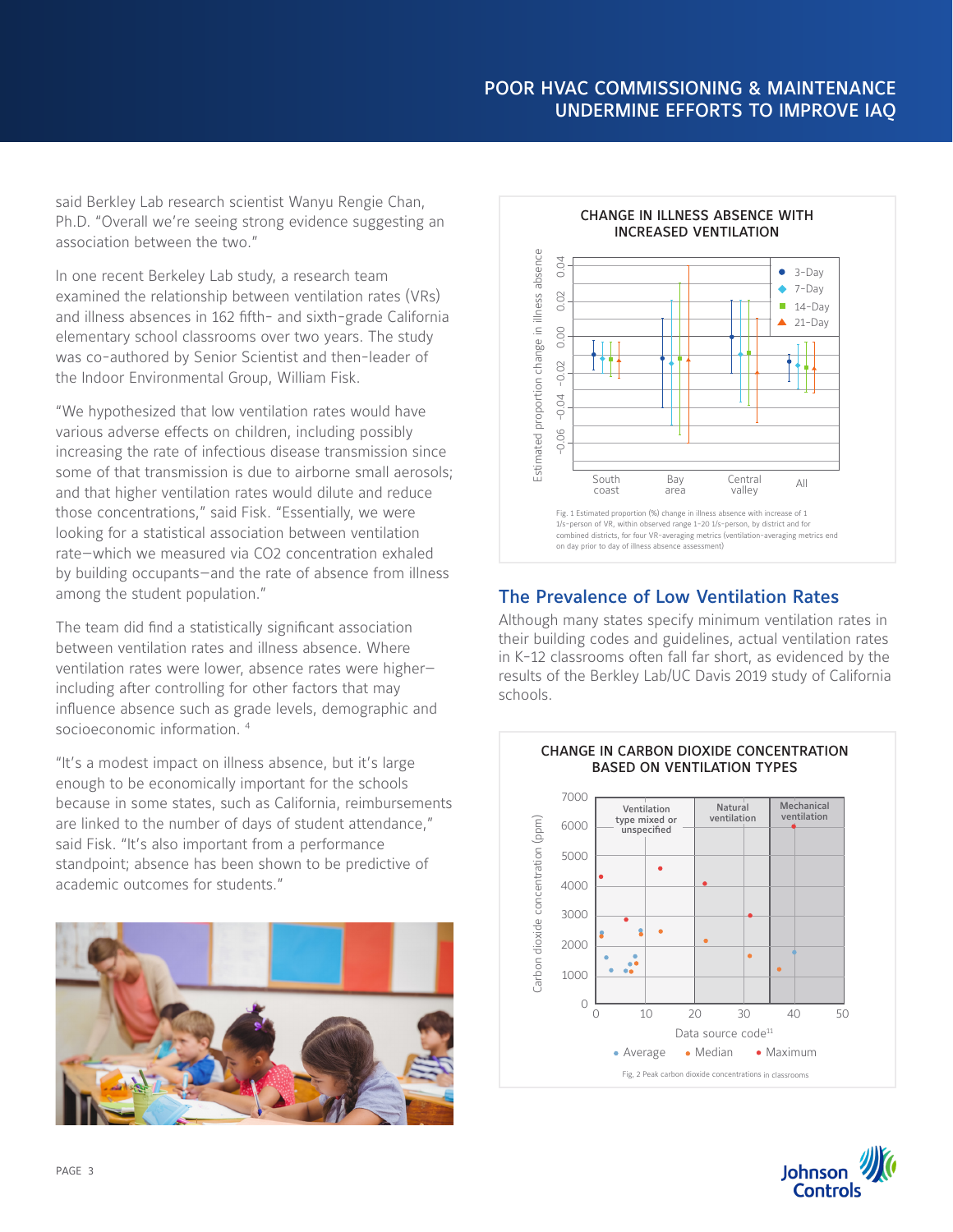In a separate study, a team of researchers led by Fisk reviewed published literature from 26 studies, conducted in U.S. and abroad, that measured CO2 concentrations in occupied classrooms—an indicator of ventilation rates.

In the United States, a commonly used minimum ventilation standard for classrooms is 7 Ls-1 (15 cfm) per occupant. At that ventilation rate, peak indoor CO2 concentrations would be 1000 parts per million (ppm) or less. As shown, the research results indicate CO2 concentrations up to four times the recommended levels.<sup>5</sup>

"What we find is very clear evidence that the majority of classrooms in the study provided less ventilation than specified in the current state guidelines," said Fisk.

Experts suggest a number of factors likely combine to create situations where classroom ventilation rates fall short of the standard.

Lack of expertise: As shown in the 2019 study results, Pistochini says the installation, commissioning and maintenance of HVAC systems is often not done correctly. "That's partly the result of the challenging financial situations that school districts face; and a lack of expertise that school districts' staff have to maintain HVAC systems."

Lack of awareness: Some schools don't know they have an air quality problem, according to Pistochini, who studies how and why mechanical equipment functions. "Some of the work we've done recently suggests that you can have pretty significant indoor air quality problems that go undetected. Teachers know when the temperature is too hot or too cold, but it's hard for them to judge whether they're getting enough outdoor air."

Lack of funding: "I can only hypothesize schools tend to be underfunded," said Berkeley Lab's William Fisk. "They're struggling to pay teachers and they have so many priorities I think this just hasn't raised to the top of their priority list."

## Addressing the Issue of Cost: The Quantifiable Value of Ventilation

The costs associated with improving ventilation rates is a challenge acknowledged by authors of the Harvard Foundations for Student Success study.

"Despite growing recognition of the importance of environmental health in schools, the national investment in public school facilities in the United States continues to fall short by \$46 billion a year. Consequently, many

|                                                                                   | Energy use                                             |                                              | Costs                   |                |                                                                    | <b>Benefits</b>                                          |                                            |
|-----------------------------------------------------------------------------------|--------------------------------------------------------|----------------------------------------------|-------------------------|----------------|--------------------------------------------------------------------|----------------------------------------------------------|--------------------------------------------|
|                                                                                   | Electricity use<br>(GWh)<br>$[%$ of total <sup>b</sup> | Gas use (GWh)<br>$[%$ of total] <sup>c</sup> | Electricity<br>costs(5) | Gas Costs (\$) | Total increase<br>in energy costs<br>$(5)$ over 4<br>$1/s$ -person | Increased state<br>revenue to<br>school districts<br>(5) | Reduced<br>caregiving by<br>families $(5)$ |
| At existing ventilation<br>rate of 4.0 l/s-person                                 | $29$ [1.5]                                             | $68$ [5.2]                                   | 3.5 M                   | 1.9 M          | $\circ$                                                            | $\circ$                                                  | $\circ$                                    |
| From increasing<br>ventilation rate from 4.0<br>to 7.1 l/s (15 cfm) per<br>person | 22 [1.2]                                               | 52 [4.3]                                     | 2.6 M                   | 1.4 M          | 4.0 M                                                              | 33 M                                                     | 80 M                                       |
| From increasing<br>ventilation rate from 4.0<br>to 9.4 l/s (20 cfm) per<br>person | 40 [2.1]                                               | 92 [7.6]                                     | 4.7 M                   | 2.6M           | 7.3 M                                                              | 66 M                                                     | 160 M                                      |

#### ESTIMATED ENERGY USE AND COSTS FOR COOLING AND HEATING THE VENTILATION AIR PROVIDED TO K-12 CLASSROOMS IN CALIFORNIA

Table 1 Energy use and costs associated with ventilation air. GWh, gigawatt-hour; M, million.

a 6 224 000 students in 9900 schools in 2009-2019 (from http://www.cde.ca.gov/ls/fa/sf/facts.asp, accessed Mart 15, 2020)

b Percentage of total classroom electricity use

c Percentage of total classroom gas use

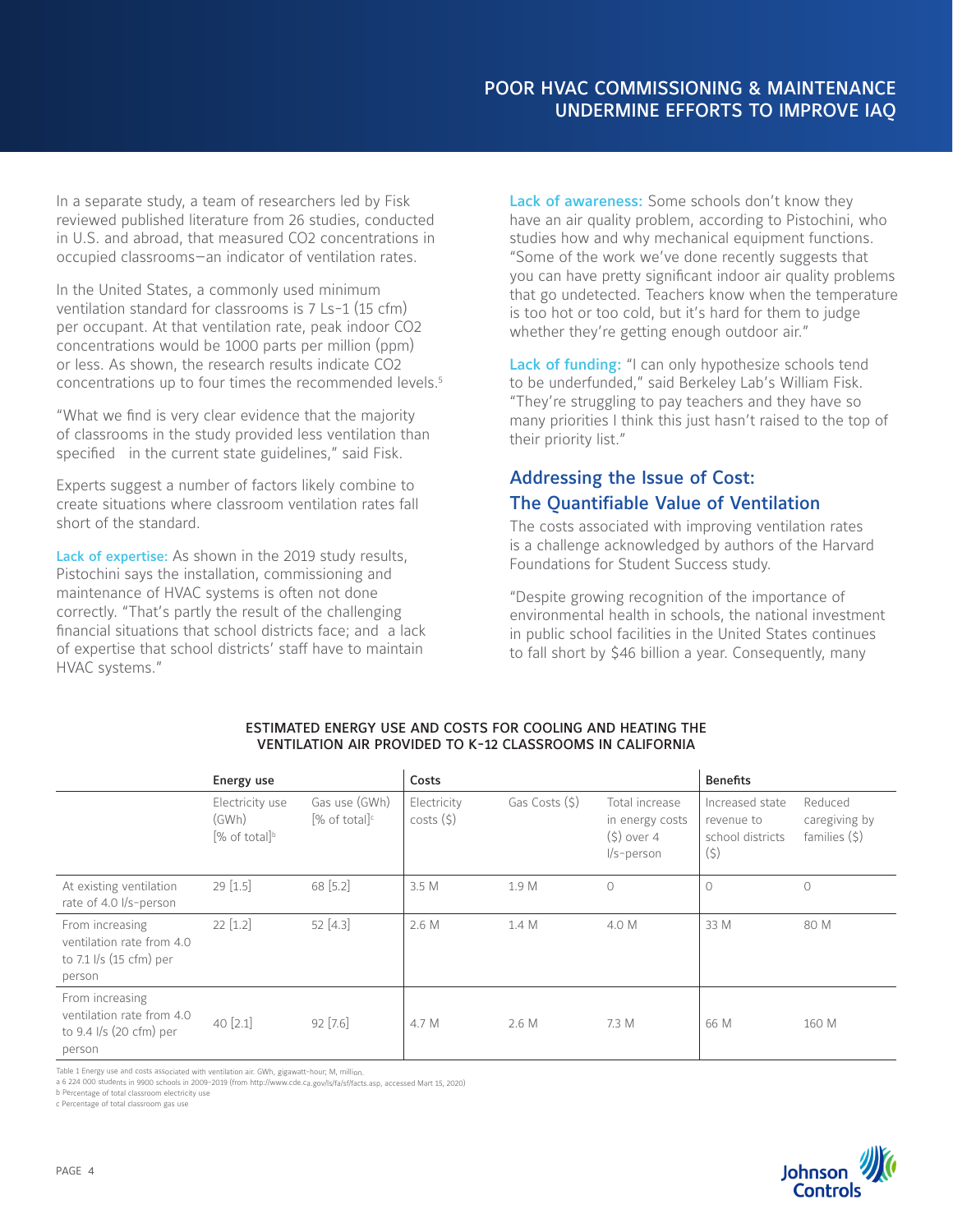schools are left underfunded and unable to make muchneeded upgrades to deteriorating buildings."6

However, reports from Berkeley Lab suggest the cost to take action is significantly lower than the cost of inaction. As shown in Figure 3, researchers found that while increasing ventilation rates from the California average (4.0 I/s-person) to the state standard (7.1 l/s-person) would cost an estimated \$4 million in energy costs, the move would increase attendance-linked funding to California K-12 schools by \$33 million annually, and reduce family caregiving costs (the result of student absence illness) by \$80 million.<sup>7</sup>

Increasing classroom VRs even further—from 4.0 I/sperson to 9.4 I/s- person—would increase attendancelinked funding to schools by \$66 million annually, reduce caregiving costs by \$160 million and increase costs by only \$7.3 million.

"As you provide more ventilation, there will be some associated cost with energy spent per classroom; but if you consider the benefits of avoiding illness absence in schools and getting better test scores among students, you can see that is the right thing to do," said Wanyu Rengie Chan. "It's going to be cost effective."

A more recent report also found the cost to improve ventilation rates was minimal when considered within the context of total public school per-pupil spending.

"The annual incremental energy and capital costs of increasing ventilation rates as needed to meet or exceed current standards range from a few dollars to about ten dollars per person. For reference, these costs can be compared to the US per-student annual spending of \$10.3k in 2009 for public elementary and secondary schools. Thus, the energy and capital costs of increasing ventilation rates would be less than 0.1% of education spending. Such expenditures seem like a small price to pay given the evidence of health and performance benefits."8

## Improving the Air Quality in Your Classrooms

Do you know how your classroom environments measure up? In the Berkeley Lab/UC Davis study, slightly more than half of the classrooms studied fell short of the state standards for ventilation rates; the result of incorrect installation, commissioning and maintenance of HVAC systems. Could yours be one of them?

*"If there's a strong correlation between indoor environmental quality and health, we ought to be measuring it. And we now have the ability to use low-cost, ubiquitous sensors to measure ventilation rates and a broad range of pollutants..."*

#### *To ensure sufficient ventilation, the report recommends:*

- Better oversight to ensure the right HVAC equipment is purchased and installed properly in classrooms. The HVAC system must be configured to continuously provide outdoor air when the classroom is occupied regardless of heating or cooling needs.
- Routine filter maintenance and periodic testing of ventilation systems and/or continuous real-time  $CO<sub>2</sub>$  monitoring (either by stand-alone monitors or incorporated into thermostats) to enable the detection and correction of ventilation problems.

Fortunately, sensing technology is evolving quickly and in ways that will make it easier for districts to monitor and understand the quality of air inside their schools so they can take steps to improve the learning environment. That's something Johnson Controls Vice President, Global Sustainability and Regulatory Affairs, Clay Nesler, says the industry has an obligation to address.

"If there's a strong correlation between indoor environmental quality and health, we ought to be measuring it. And we now have the ability to use lowcost, ubiquitous sensors to measure ventilation rates and a broad range of pollutants," said Nesler. "We can sense conditions that indicate inadequate ventilation on an ongoing basis. We can sense, for example, when a flask of volatile organic compounds breaks in a chemistry lab, and should be isolated and quickly exhausted. We can detect when someone has changed the flooring in the library and the level of formaldehyde is high. We can detect when

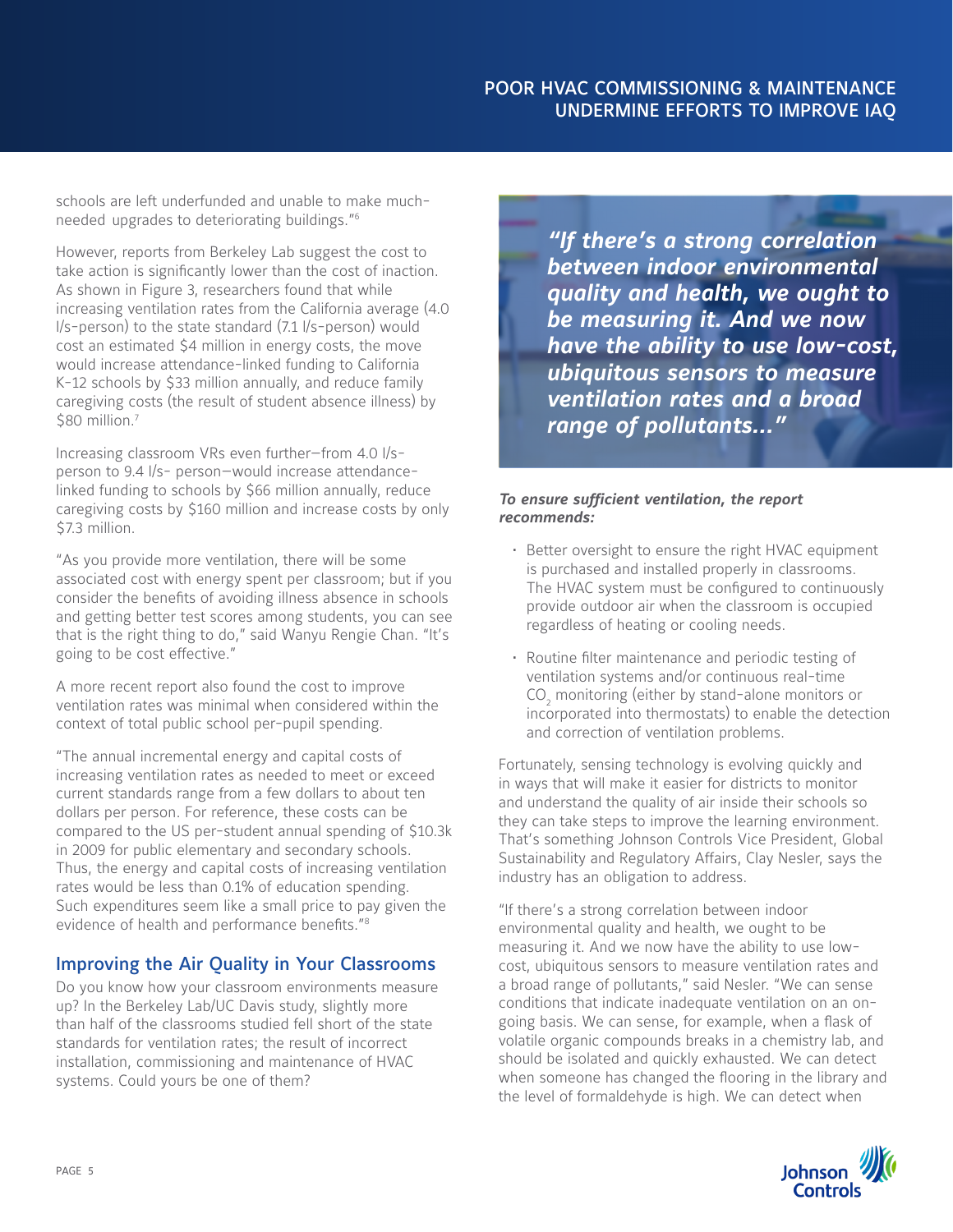a delivery truck is idling at the loading dock and those fumes are being introduced into the ventilation system and student's classrooms."

Though these enabling technologies are available today, Nesler adds they have not yet made their way into the mainstream of building designs, codes, standards and best practices. But there's no better time than now for K12 districts to proactively pursue the monitoring of indoor air quality.



## Creating a Competitive Advantage

By taking proactive steps to ensure the quality of the classroom environment, districts will be better positioned to recruit teachers, attract students and generate revenue during the next decade of predicted K12 growth.

The National Center for Education Statistics projects that public elementary and secondary school enrollment will increase by 3 percent, from 48.2 million in 2015 to 52 million by 2027.<sup>9</sup> Enrollment in private elementary and secondary schools is projected to increase by 7 percent, from 5.8 million in 2015 to 6.2 million by 2027.<sup>10</sup> National charter school enrollment increased by more than 150,000 students between fall 2016 and fall 2017—a five percent increase. In addition, more than 300 new charter schools opened across the country in fall 2017.<sup>11</sup>

As existing buildings are retrofitted and new schools are built to accommodate the rise in enrollment, the condition of the classroom environment—in particular the value of adequate ventilation, its connection to indoor air quality and the impact on students—will become more important than ever.

#### Ventilation has a positive impact on performance.

High concentrations of CO<sub>2</sub> in the classroom, the result of lower-than-recommended ventilation rates, also affect schoolchildren's cognitive function. There is compelling evidence of an association of increased student performance, by a few percent to as much as 15%, with increased ventilation rates based on both cross sectional and intervention studies.<sup>12</sup>

#### Ventilation has a positive impact on attendance.

Researchers at Berkeley Lab found that where ventilation rates were lower, absence rates were higher. Nearly 1 in 13 children of school age has asthma, the leading cause of school absenteeism related to chronic illness. Addressing poor indoor air quality may be one of the many solutions to reduce this epidemic and increase student attendance.<sup>13</sup>

#### Ventilation has a positive impact on the bottom line.

As the Berkeley Lab report suggests, an investment of \$4 million to increase ventilation rates in California classrooms would increase attendance-linked funding by \$33 million annually, and reduce family caregiving costs (the result of student absence illness) by \$80 million annually.<sup>14</sup> (This does not include the capital cost to re-commission or, in some cases, replace ventilation systems.)

The quantifiable benefits of sufficient ventilation are becoming increasingly clear. We urge educators to take steps to ensure their classroom environments meet the standards set forth by their individual states. It's more than a matter of regulatory compliance. Quality indoor environments will positively impact the future success of students, teachers, schools and communities.

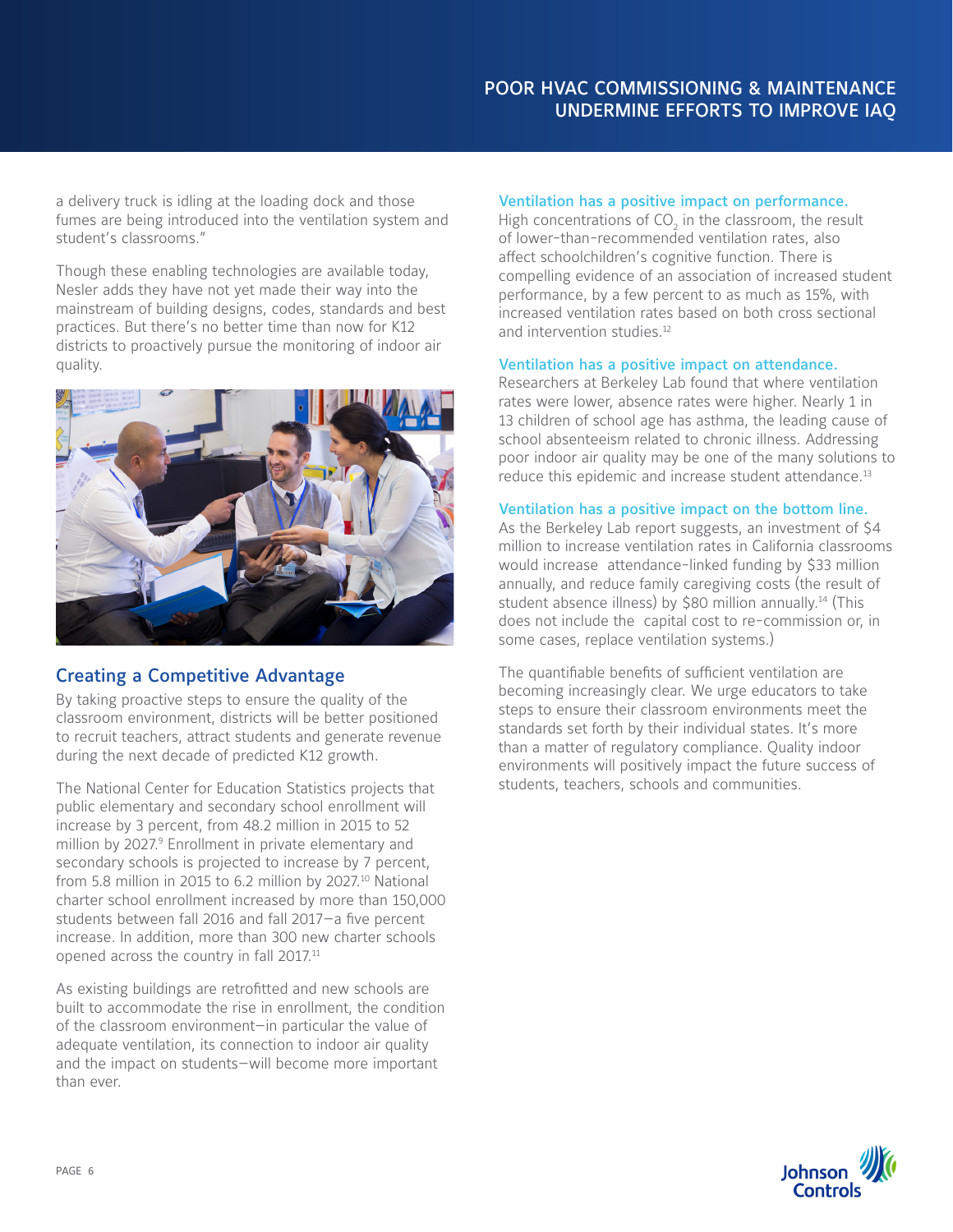## www.johnsoncontrols.com or follow us @johnsoncontrols on Twitter

#### References:

- 1 https://www.cgcs.org/cms/lib/DC00001581/Centricity/Domain/87/FacilitiesReport2014.pdf
- 2 https://www.sciencedirect.com/science/article/pii/S0360132319306365?via%3Dihub
- 3 2018 Harvard Foundations for Student Success, How School Buildings Influence Student Health, Thinking and Performance
- 4 Mendel, et al, Association of classroom ventilation with reduced illness absence: a prospective study in California elementary schools.
- 5 W.J.Fisk, The ventilation problem in schools: literature review, 2017
- 6 2018 Harvard Foundations for Student Success, How School Buildings Influence Student Health, Thinking and Performance
- 7 Mendel, et al, Association of classroom ventilation with reduced illness absence: a prospective study in California elementary schools.
- 8 W.J.Fisk, The ventilation problem in schools: literature review, 2017
- 9 National Center for Education Statistics / Projections of Education Statistics to 2017, p. 10
- 10 National Center for Education Statistics / Projections of Education Statistics to 2017, p. 10
- 11 https://www.publiccharters.org/our-work/publications/estimated-public-charter-school-enrollment-2017-18
- 12 W.J.Fisk, The ventilation problem in schools: literature review, 2017
- 13 Mendel, et al, Association of classroom ventilation with reduced illness absence: a prospective study in California elementary schools.
- 14 Mendel, et al, Association of classroom ventilation with reduced illness absence: a prospective study in California elementary schools.